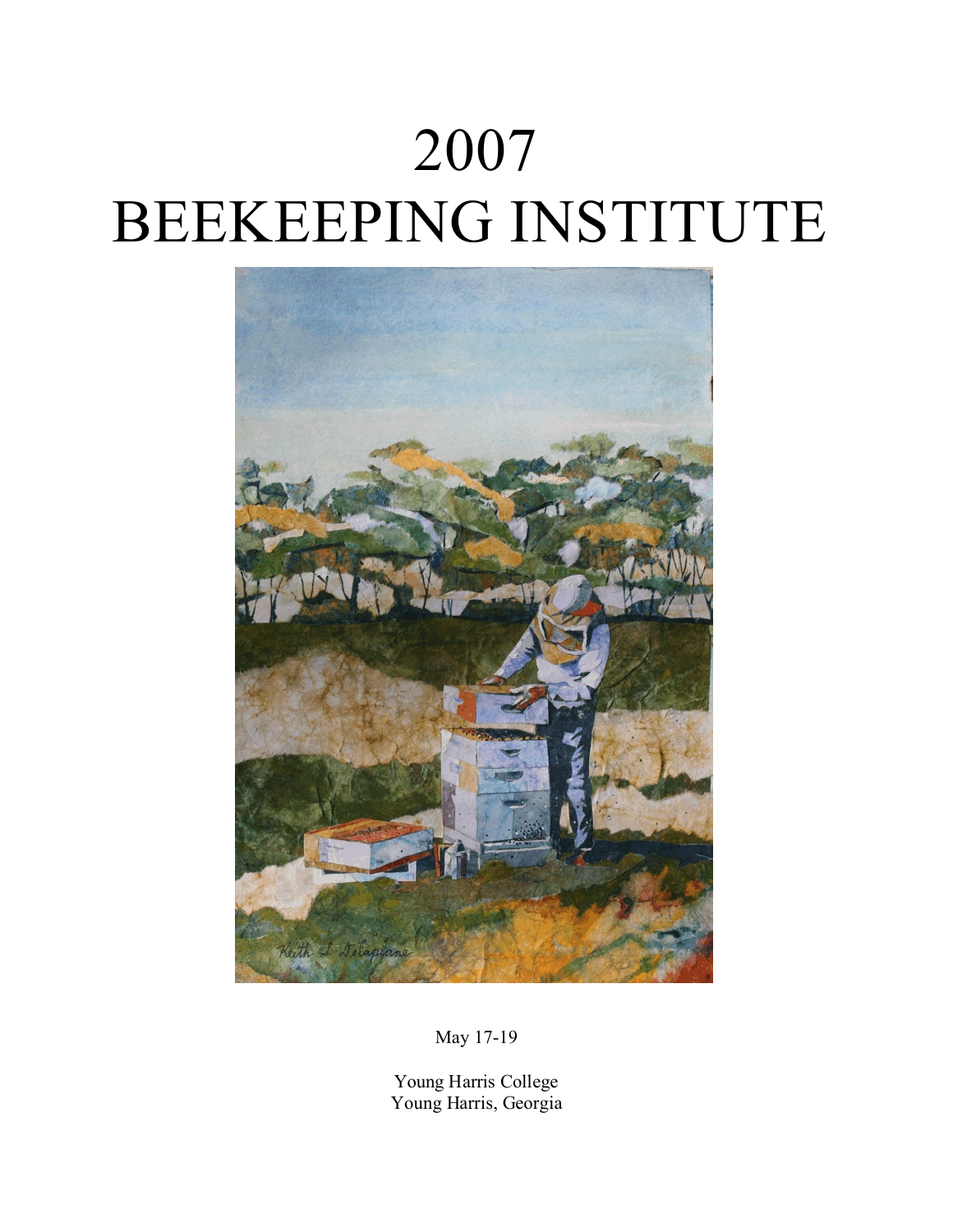Young Harris College and the University of Georgia are offering the sixteenth annual Beekeeping Institute, May 17-19, 2007. Since its inception in 1992, the Institute has grown to become the largest and most comprehensive beekeeping educational event in the Southeast, offering classes for beekeepers at all levels of experience, sponsoring the Georgia Master Beekeeper Program (GMBP), and partnering with the Welsh (UK) Bee Keepers Association to provide North America's only licensing program for honey judges. For 2007 we are continuing the tradition of well-rounded instruction for beekeepers at every level of experience.

Thursday May 17 is dedicated to training and certification examinations for the GMBP Journeyman, Master, and Master Craftsman levels as well as the Welsh Honey Judge qualifications. Training and certification for the GMBP Certified (beginner's) level are incorporated into the normal activities for the beginners' track Friday and Saturday. Details for both programs are included in this brochure.

The Institute proper, Friday and Saturday, features a 2-track system – one track for experienced beekeepers and another for beginners. Facility limitations force us to cap enrollment at 150. If you cannot pre-register, please call first to make sure there's space before you make the trip.

Besides a steady diet of beekeeping basics, the Institute offers a smorgasbord of the latest research and coverage of industry mega-trends. Participants in the 2007 Institute will benefit from the latest information on Colony Collapse Disorder, a new species of *Nosema*, new research on the economics of chemical-free beekeeping, and the implications of global warming on beekeeping.

One small change for 2007 is the addition of an optional lecture series on Friday and Saturday afternoons open to all students regardless of track. This will be simultaneous with the normal afternoon workshop offerings. We are also for the first time offering recertification credits for pesticide applicators registered with the Georgia Department of Agriculture.

One of the most rewarding opportunities of the Institute is the annual Honey Show. Besides typical categories in honey, the Honey Show includes classes in photography, art, candles, cutcomb honey, mead, and beekeeping gadgets. We urge students to participate in the Institute Honey Show, even if you've never competed before. Cash prizes are awarded.

All awards, certifications, and pesticide applicators credits are announced at the Closing Convocation Saturday.

We look forward to seeing you at the 2007 Beekeeping Institute!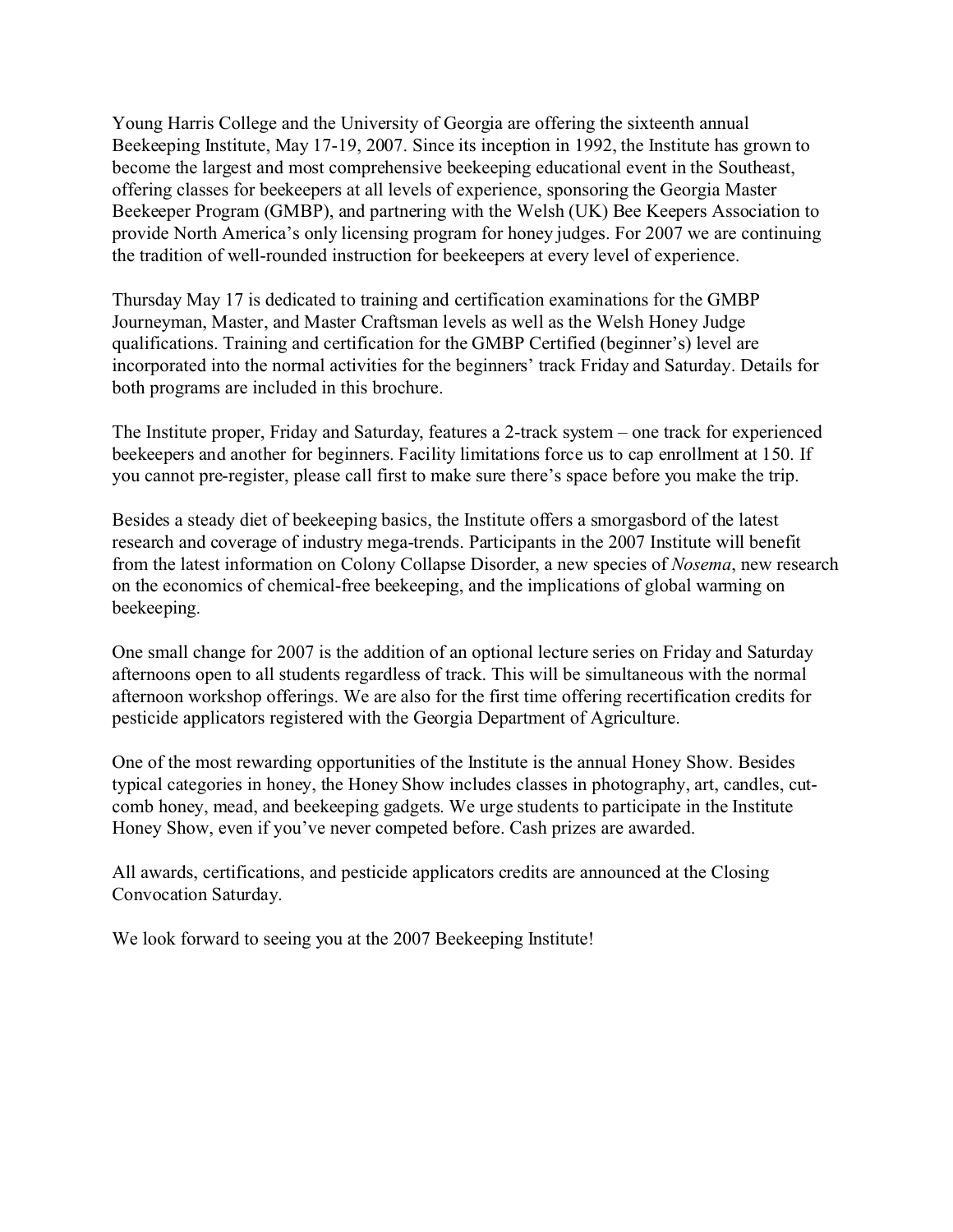**THURSDAY, May 17** is dedicated for those wishing to qualify for Journeyman, Master Beekeeper, Master Craftsman or Welsh Honey Judges' Certifications. Master Craftsman audits and exam times by advance appointment.

| Morning Sessions (separate and synchronous)   |                                                          |                                    |                                              |                                |
|-----------------------------------------------|----------------------------------------------------------|------------------------------------|----------------------------------------------|--------------------------------|
| 8:00                                          | Journeyman training lectures<br>Master training lectures |                                    |                                              |                                |
| 9:45                                          | <i>BREAK</i>                                             |                                    |                                              |                                |
| 10:15                                         | Journeyman training lectures<br>Master training lectures |                                    |                                              |                                |
| 12:00                                         | <i>LUNCH</i>                                             |                                    |                                              |                                |
| Afternoon Sessions (separate and synchronous) |                                                          |                                    |                                              |                                |
| $1:00-4:30$                                   | Journeyman Practical Examinations                        |                                    | <b>Master Practical Documentation Audits</b> |                                |
| $3:00-4:30$                                   | Welsh Honey Judges' training lectures                    |                                    |                                              |                                |
| 5:00<br><i>DINNER</i>                         |                                                          |                                    |                                              |                                |
| $7:00-9:00$                                   | Welsh Honey Judges'<br><b>Examinations and Audits</b>    | Journeyman Written<br>Examinations |                                              | Master Written<br>Examinations |

#### **FRIDAY, May 18**

7:00 Registration begins

|       | Beginners' Track<br>(GMBP Certified level)                   | <b>Experienced Track</b>                                             |  |
|-------|--------------------------------------------------------------|----------------------------------------------------------------------|--|
| 7:55  | Welcome & Institute Overview, Keith<br>Delaplane             | Welcome & Institute Overview, Robert<br><i>Brewer</i>                |  |
| 8:00  | History of Beekeeping, Keith Delaplane                       | Commercial Honey Production in North<br>Georgia, Bob Binnie          |  |
| 9:00  | Equipment and Getting Started, PN Williams                   | New Ideas for Observation Hives, Tom<br>Webster                      |  |
| 10:00 | <b>BREAK</b>                                                 |                                                                      |  |
| 10:30 | Spring and Summer Management, One<br>Perspective, Dan Harris | Honey Bees as Bio-Monitors of Global<br>Warming, Wayne Esaias        |  |
| 11:15 | Management in the Off-Season, <i>PN Williams</i>             | Africanized Bee Preparedness for Emergency<br>Responders, Bill Owens |  |
| 12:00 | <b>LUNCH</b> - Honey Show entries due                        |                                                                      |  |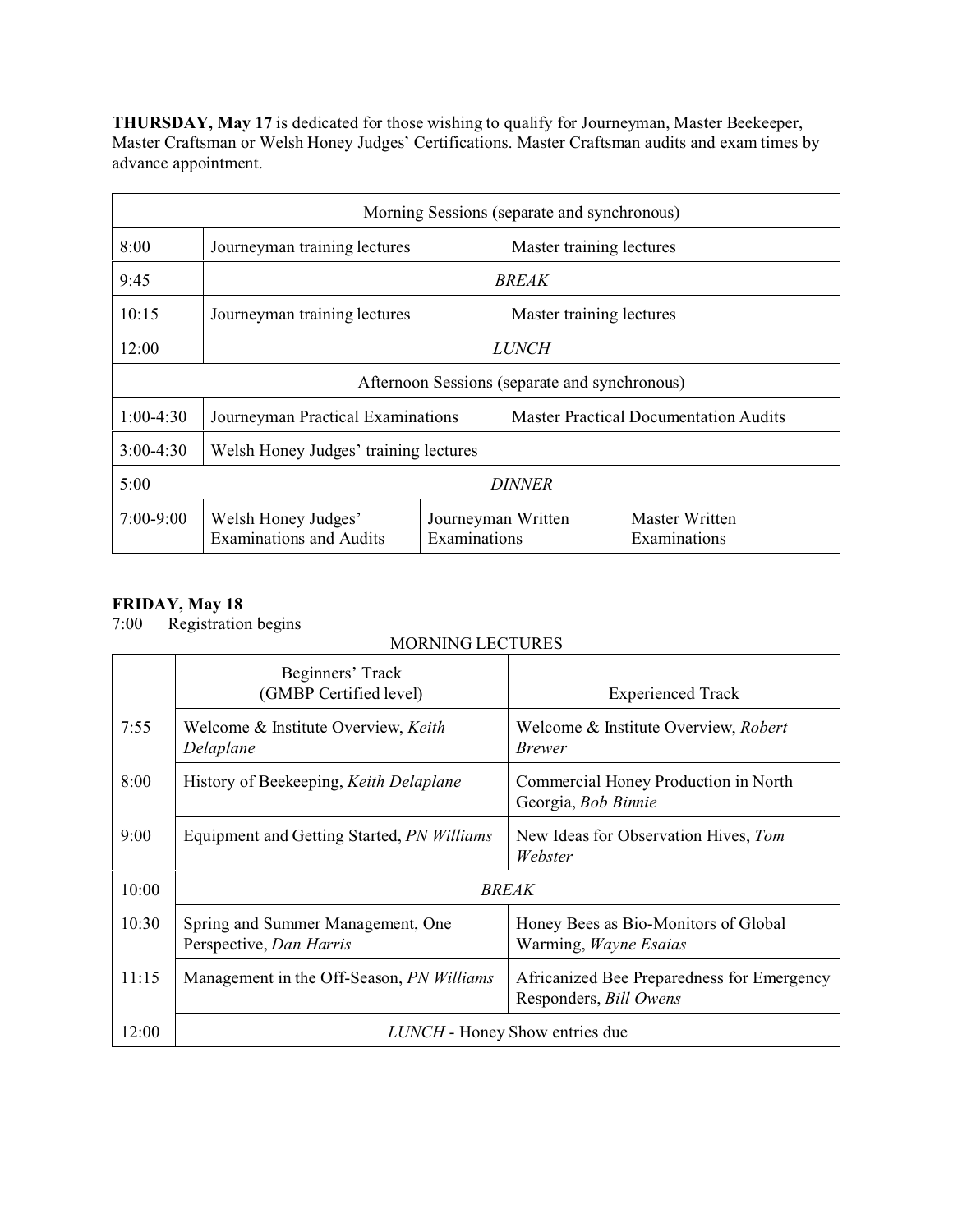|                 | Beginners' Track<br>(GMBP Certified level)                                                                                                                       |                                                           | <b>Experienced Track</b> |                                                                                         |                                                                                      |
|-----------------|------------------------------------------------------------------------------------------------------------------------------------------------------------------|-----------------------------------------------------------|--------------------------|-----------------------------------------------------------------------------------------|--------------------------------------------------------------------------------------|
| $1:00-$<br>2:15 | Basic Beekeeping<br>Equipment, Wayne<br>Esaias (Fri), Keith<br>Fielder (Sat)                                                                                     | Getting Started:<br>Package Bees and<br>Nucs, PN Williams | $1:00-$<br>2:15          | Principles of Bee<br>Genetics and<br>Breeding, Jennifer<br>Berry & Dan<br><i>Harris</i> | Hive Product<br>Quality Control,<br>Evelyn Williams<br>(Fri), Robert<br>Brewer (Sat) |
| $2:15-$<br>3:30 | Optional time: $(1)$ break or $(2)$ honey<br>pollen analysis available, Paul Arnold or<br>(3) Certified Beekeeper practical exam<br>(Fri) and written exam (Sat) |                                                           | $2:15-$<br>3:30          | Optional time: $(1)$ break or $(2)$ honey<br>pollen analysis available, Paul Arnold     |                                                                                      |
| $3:30-$<br>4:45 | Honey Processing,<br><b>Bill Owens</b>                                                                                                                           | Year-Round<br>Management, Dan<br><i>Harris</i>            | $3:30-$<br>4:45          | Cell-punch<br>Method of Queen<br>Rearing, Wil<br>Montgomery                             | Screen Bottom<br>Boards for Varroa<br>Control, Tom<br>Webster                        |

# AFTERNOON WORKSHOPS (schedule repeated both days)

# FRIDAY AFTERNOON LECTURES (open to all students)

| 1:30 | Colony Collapse Disorder, One Perspective, Tom Webster         |
|------|----------------------------------------------------------------|
| 2:00 | Colony Collapse Disorder, Another Perspective, Keith Delaplane |
| 2:30 | <b>Break</b>                                                   |
| 3:00 | Master Beekeeper candidate lecture, TBA                        |
| 3:30 | Master Beekeeper candidate lecture, TBA                        |

6:30 Cookout (included in registration)

 $\Gamma$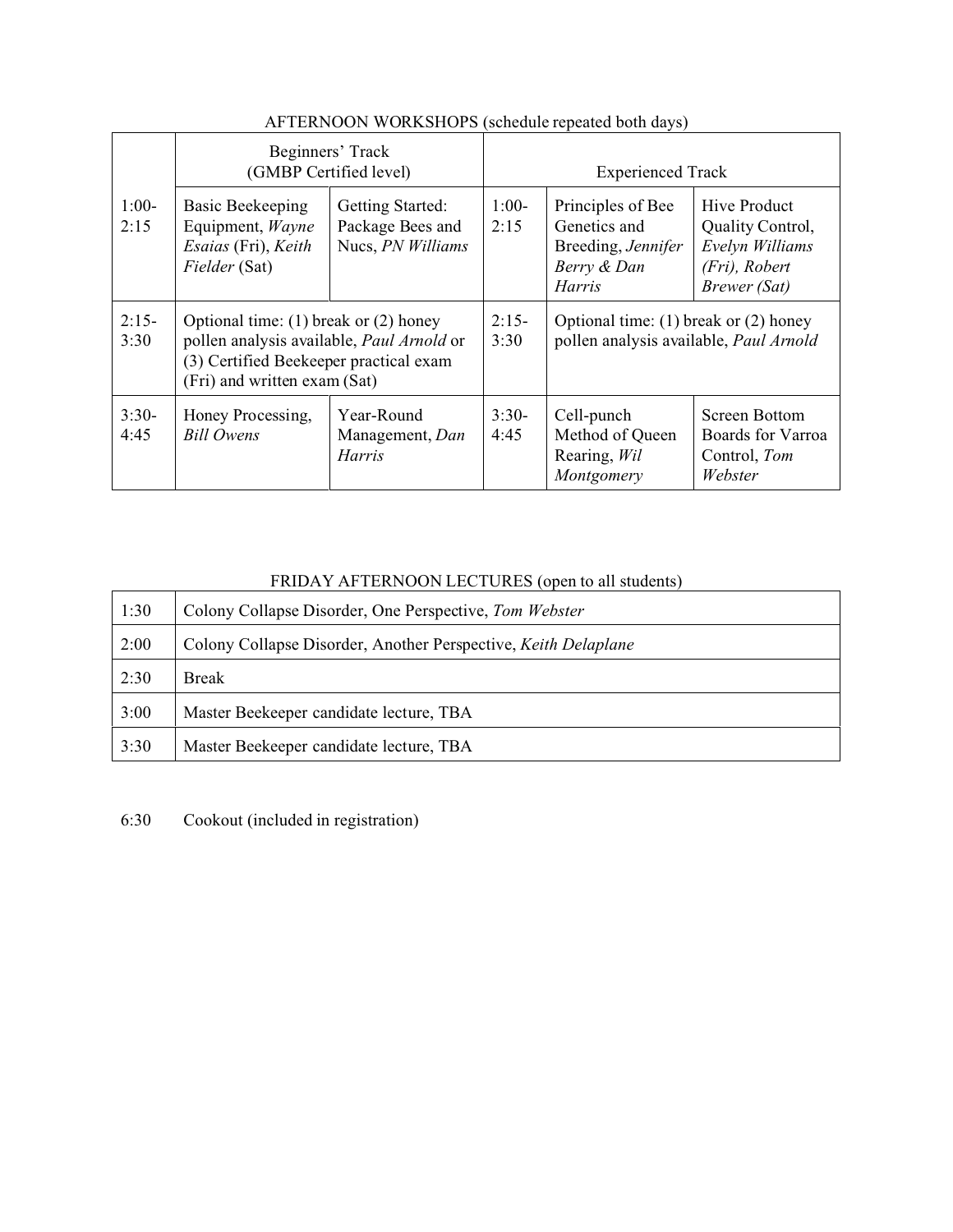# **SATURDAY, May 19**<br>7:00 Registration be

Registration begins

#### MORNING LECTURES

|       | Beginners' Track<br>(GMBP Certified level)                       | <b>Experienced Track</b>                                 |  |
|-------|------------------------------------------------------------------|----------------------------------------------------------|--|
| 7:55  | Welcome & Institute Overview, Robert<br><i>Brewer</i>            | Welcome & Institute Overview, Keith<br>Delaplane         |  |
| 8:00  | Spring and Summer Management, Another<br>Perspective, Jim Quick  | Advantages of Nucs, Keith Fielder                        |  |
| 9:00  | Diseases, Pests, and Non-infectious<br>Disorders, Jennifer Berry | Global Warming and Flower Phenology,<br>Wayne Esaias     |  |
| 10:00 | <b>BREAK</b>                                                     |                                                          |  |
| 10:30 | Practical Approaches to Requeening, Keith<br>Fielder             | Nosema ceranae, A New Pest of Beekeeping,<br>Tom Webster |  |
| 11:15 | Honey Bees as Bio-Monitors of Global<br>Warming, Wayne Esaias    | The Economics of IPM, Keith Delaplane                    |  |
| 12:00 | <i>LUNCH</i>                                                     |                                                          |  |

#### AFTERNOON WORKSHOPS (schedule repeated both days)

|                 | Beginners' Track<br>(GMBP Certified level)                                                                                                                       |                                                              | <b>Experienced Track</b> |                                                                                     |                                                                                                    |
|-----------------|------------------------------------------------------------------------------------------------------------------------------------------------------------------|--------------------------------------------------------------|--------------------------|-------------------------------------------------------------------------------------|----------------------------------------------------------------------------------------------------|
| $1:00-$<br>2:15 | <b>Basic Beekeeping</b><br>Equipment, Wayne<br>Esaias (Fri), Keith<br>Fielder (Sat)                                                                              | Getting Started:<br>Package Bees<br>and Nucs, PN<br>Williams | $1:00-$<br>2:15          | Principles of Bee<br>Genetics and<br>Breeding, Jennifer<br>Berry & Dan Harris       | <b>Hive Product</b><br>Quality Control,<br>Evelyn Williams<br>(Fri), Robert<br><b>Brewer</b> (Sat) |
| $2:15-$<br>3:30 | Optional time: $(1)$ break or $(2)$ honey<br>pollen analysis available, Paul Arnold<br>or (3) Certified Beekeeper practical<br>exam (Fri) and written exam (Sat) |                                                              | $2:15-$<br>3:30          | Optional time: $(1)$ break or $(2)$ honey<br>pollen analysis available, Paul Arnold |                                                                                                    |
| $3:30-$<br>4:45 | Honey Processing,<br><b>Bill Owens</b>                                                                                                                           | Year-Round<br>Management,<br>Dan Harris                      | $3:30-$<br>4:45          | Cell-punch Method<br>of Queen Rearing,<br>Wil Montgomery                            | Screen Bottom<br>Boards for Varroa<br>Control, Tom<br>Webster                                      |

#### SATURDAY AFTERNOON LECTURES (open to all students)

| 1:30 | Uses of Beeswax and Alternate Hive Products, Rose Anne Fielder                              |
|------|---------------------------------------------------------------------------------------------|
| 2:00 | Pollination Ecology and its Implications for Sustainable Agriculture, <i>Eleanor Spicer</i> |
| 2:30 | <b>Break</b>                                                                                |
| 3:00 | Master Beekeeper candidate lecture, TBA                                                     |
| 3:30 | Master Beekeeper candidate lecture, TBA                                                     |

5:00 Closing Convocation, present awards, recognize Master Beekeeper grades and Welshcertified honey judges, submit pesticide re-certification credits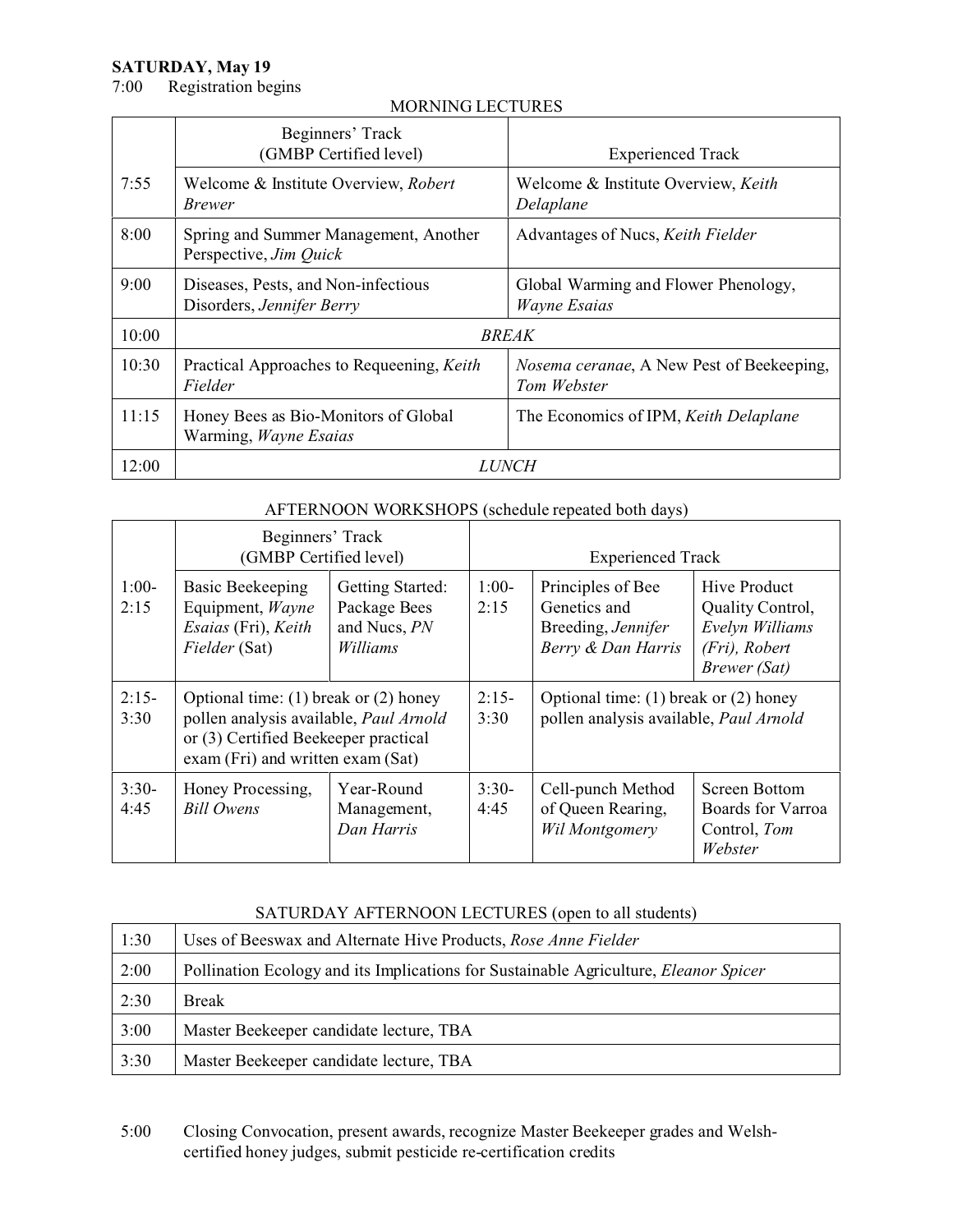#### **STAFF AND COURSE INSTRUCTORS**

**Dr. Paul Arnold** is Professor of Biology at Young Harris College and co-founder and host of the Beekeeping Institute. A botanist, Paul brings to the Institute a special expertise in honey plants and their pollen.

**Jennifer Berry** is Apicultural Research Coordinator and Apiary Manager at the University of Georgia and past President of the Eastern Apicultural Society. She is actively involved in all aspects of bee research and education at UGA.

**Robert Brewer** is Towns County Extension Director with the University of Georgia Cooperative Extension Service. Robert is a co-founder of the Beekeeping Institute and Coordinator of the Georgia Master Beekeeper program.

**Bob Binnie** is a honey producer and packer from Lakemont, Georgia. Bob's commercial beekeeping experience is diverse, including honey production and pollination on the west coast.

**Detsy Bridges** is the name, face, and voice most people associate with the Institute. It is she who runs the registration desk and handles all those terribly important advance details. Thank you Detsy!

**Dr. Keith Delaplane** is Professor of Entomology at the University of Georgia and co-founder of the Beekeeping Institute. He has worked with honey bees for 32 years and his research and extension work is focused on mite control and pollination.

**Dr. Wayne Esaias** is a biological oceanographer with the Goddard Space Flight Center, Greenbelt, Maryland. A hobby beekeeper, he has lately begun melding his interests in bees with his professional expertise in global climate change. Wayne received his PhD degree from Oregon State University. He is an EAS Master Beekeeper and active member of the Maryland Beekeepers Association.

**Keith Fielder** is Putnam County Extension Coordinator, Master Beekeeper, and a leader in statewide bee education initiatives.

**Rose Anne Fielder** is an accomplished wax crafter and honey marketer from Putnam County, Georgia and enjoys watching husband Keith work bees from a distance.

**Dan Harris** is a beekeeping educator in the Athens area and lab technician with the UGA bee research program.

**Wil Montgomery** hails from Southside, Alabama and is a certified Georgia Master Beekeeper.

**Bill Owens** has served as president of the Georgia and Eastern Piedmont Beekeeper Associations. Bill holds the grade of Master Craftsman, the highest level in the Georgia Master Beekeeper Program. He is active in involved in state-wide education initiatives to prepare emergency responders for Africanized bees.

**Jim Quick** is a certified Georgia Master Beekeeper from Meansville, Georgia. He is a research technician for the UGA Department of Entomology, Griffin campus.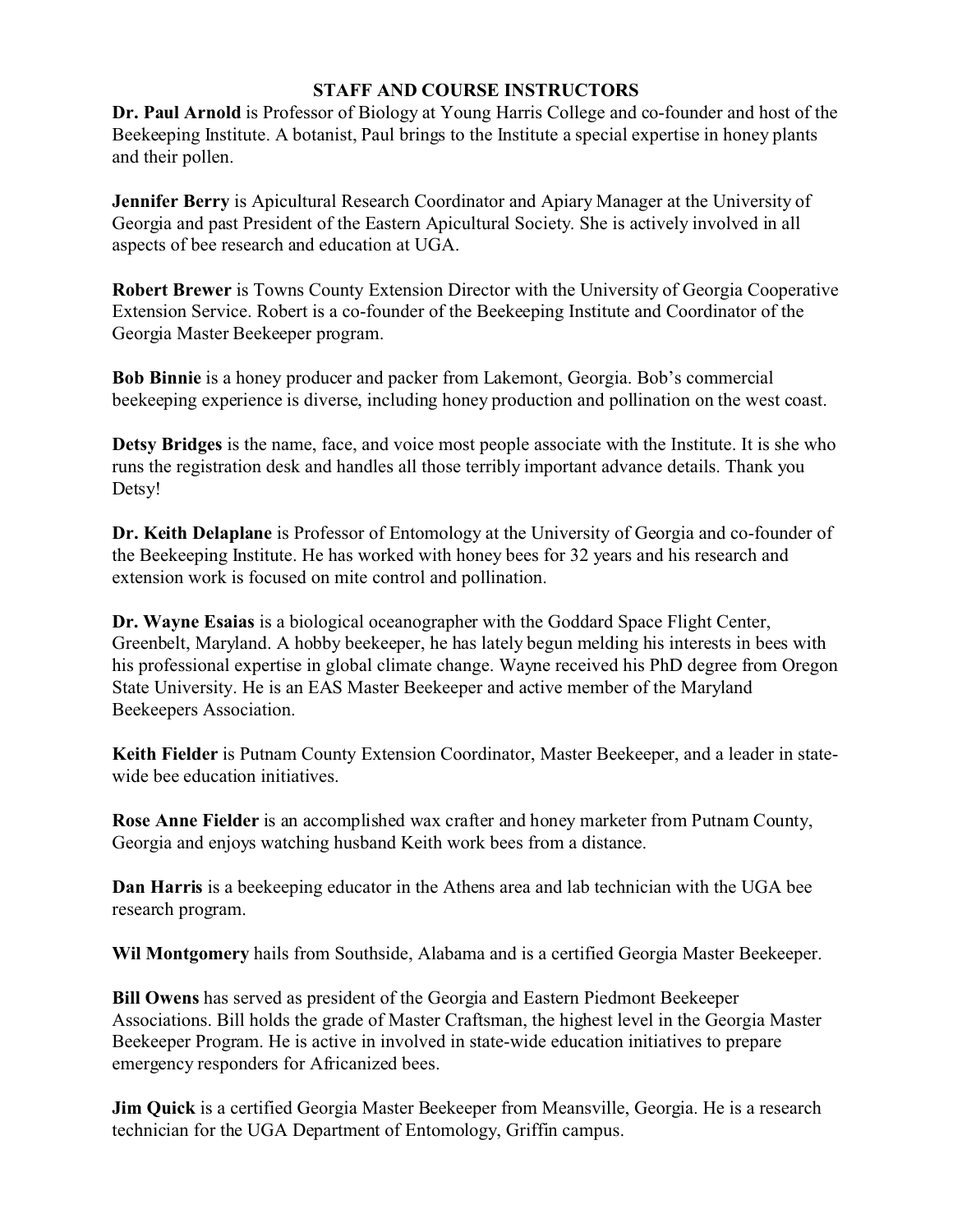**Eleanor Spicer** is a *Cum Laude* graduate of North Carolina State University and an MS graduate student at the University of Georgia under the direction of Dr. Delaplane.

**Dr. Tom Webster** is research and extension apiculturist at Kentucky State University. He received his PhD in entomology from the University of California. Tom is a recognized expert of Nosema disease in honey bees.

**PN & Evelyn Williams** are founding officers of Tara Beekeepers Association in Forest Park and organizers of numerous metro Atlanta beekeeping education initiatives. The Williams are constantly promoting beekeeping and helping beginners.

#### **GEORGIA MASTER BEEKEEPER PROGRAM**

In 2007 the Georgia Master Beekeeper Program (GMBP) is offering qualifications at the Certified, Journeyman, Master and Master Craftsman levels. Training and examinations for the Certified (entry) level are incorporated into the Beginner's Track on Friday and Saturday; the higher levels are covered on Thursday.

Applicants to any level are asked to check their intention on the registration form. Questions about the program may be addressed to GMBP director Robert Brewer at (706) 896-2024.

Aspirants to all grades must meet advance requirements. Applicants at the Certified (entry) level must have had beekeeping experience prior to the Institute. Applicants for the higher grades must meet advance requirements detailed at <http://www.ent.uga.edu/bees/GMBP.htm>; bring all necessary documentation with you for scheduled audits. Exam questions are drawn from Institute lectures, lecture notes on the website, as well as other sources in the public domain; it is understood that applicants to the higher grades will bring to the exam a degree of independent and prior knowledge. Other details about the Master Beekeeper program are available at the website above.

#### **WELSH BEE KEEPERS ASSOCIATION CERTIFICATION**

The Welsh Bee Keepers Association has partnered with the YHC/UGA Beekeeping Institute to offer training and certification for honey show judges. This is the only partnership of its kind between the USA and United Kingdom. Entry-level students are given opportunity during the Institute to complete the first two of four requirements. The Welsh Honey Judge certification requires (1) attendance at the Thursday training, (2) documented experience as a steward (judge's assistant), (3) documented experience as a senior honey show judge, and (4) successful completion of the oral examination. For most aspirants this sequence requires one or more years. The oral examination is offered for those candidates meeting all other requirements. The purchase of an official judge's smock and hat is required of those candidates ready to take the exam, and certified judges, when serving as judge or steward, are expected to wear their official uniforms in respect of the high standards of professionalism the certification implies. Questions about the program may be addressed to Robert Brewer at (706) 896-2024.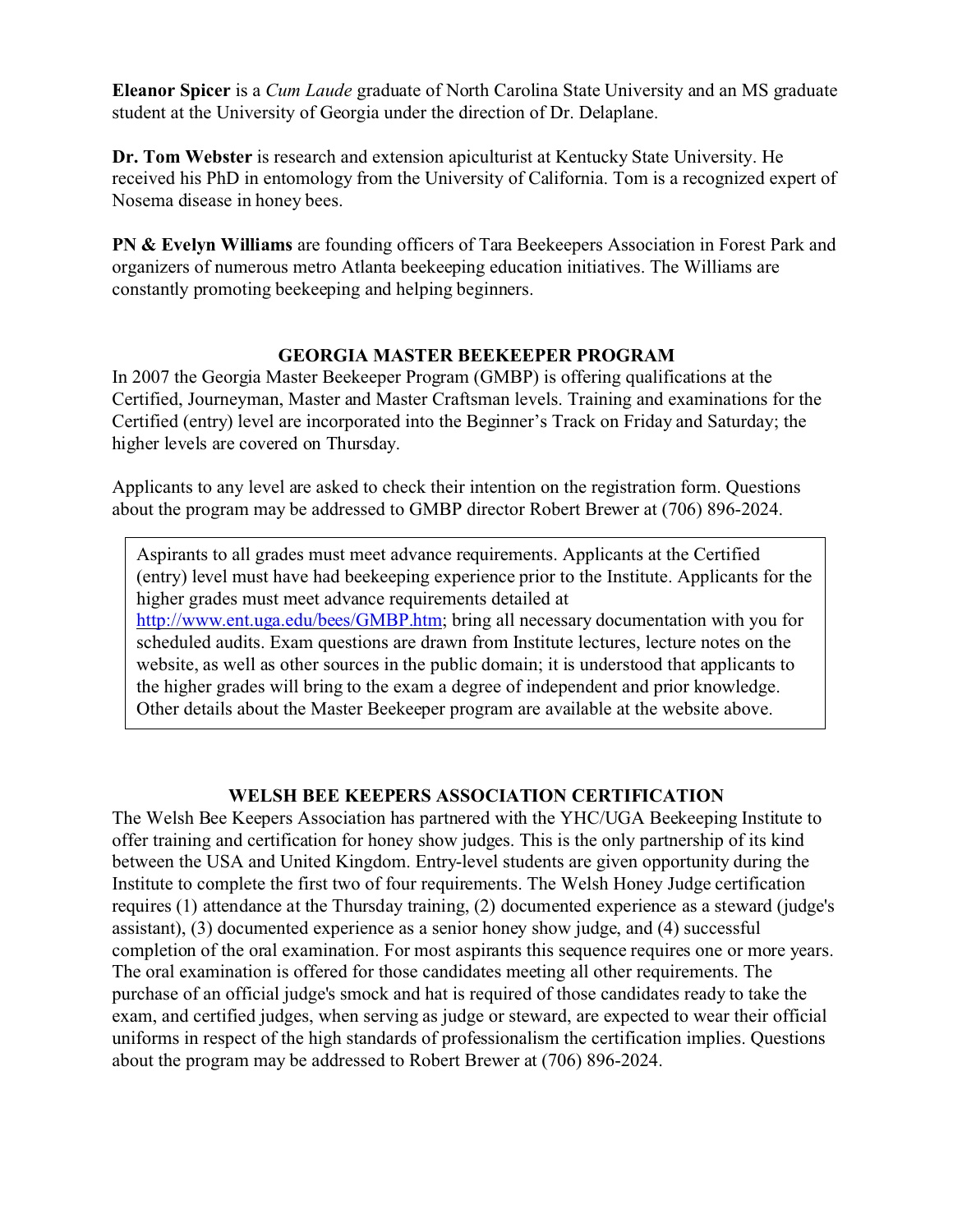# **HONEY SHOW**

Students are encouraged to participate in the Honey Show. Cash prizes are awarded on the following basis: First place winners by class (\$50), second place (\$40), third place (\$30), Best of Show (\$100). Winners must be present at Closing Convocation to receive cash prizes.

# GENERAL RULES

- Only registered Institute participants may enter.
- Judges and stewards are excluded from competition.
- Institute reserves the right to limit the number of entries on a first-come, first-admitted basis.
- There are thirteen show classes: (1) extracted honey light, (2) amber, (3) dark, (4) chunk honey, (5) black jar, (6) cut-comb, (7) creamed honey, (8) mead, (9) beeswax cake (a single molded piece of two pounds or more), (10) candle (poured or dipped, straight or ornamental), (11) original bee-related photography, (12) original bee-related art, and (13) beekeeping gadgets. Contestant may enter in any or all classes but may enter only once per class. The same honey cannot be entered in both the black jar class and another extracted honey class.
- All honey and beeswax entries must have been produced by the submitter and within the last 12 months. This restriction does not apply to entries in mead, photography, art, and gadgets.
- All entries for honey and candles must be submitted in triplicate: i.e., three matching jars of honey, three boxes of cut-comb, or three candles.
- Submit extracted honey in standard one-pound queenline jars; either plastic or glass is acceptable.
- Submit chunk honey in standard one-pound chunk honey jars with wide mouths and straight sides. Insert only one piece of comb in jar.
- The sole criterion in the black jar class is flavor. Your three-jar entry will be placed into black jars by staff.
- Beeswax entries must be pure beeswax.
- Art and photography must be presented in a self-standing frame, and each accompanied with a 3 x 5 card giving the title, artist, and brief "story" behind the piece.
- Do not label products in any way; an identifying code sticker will be assigned to your entry at registration.
- All entries must be submitted by 12:00 noon, Friday, May 18.
- Judging criteria are selected at the discretion of Judge, and decision of Judge is final.